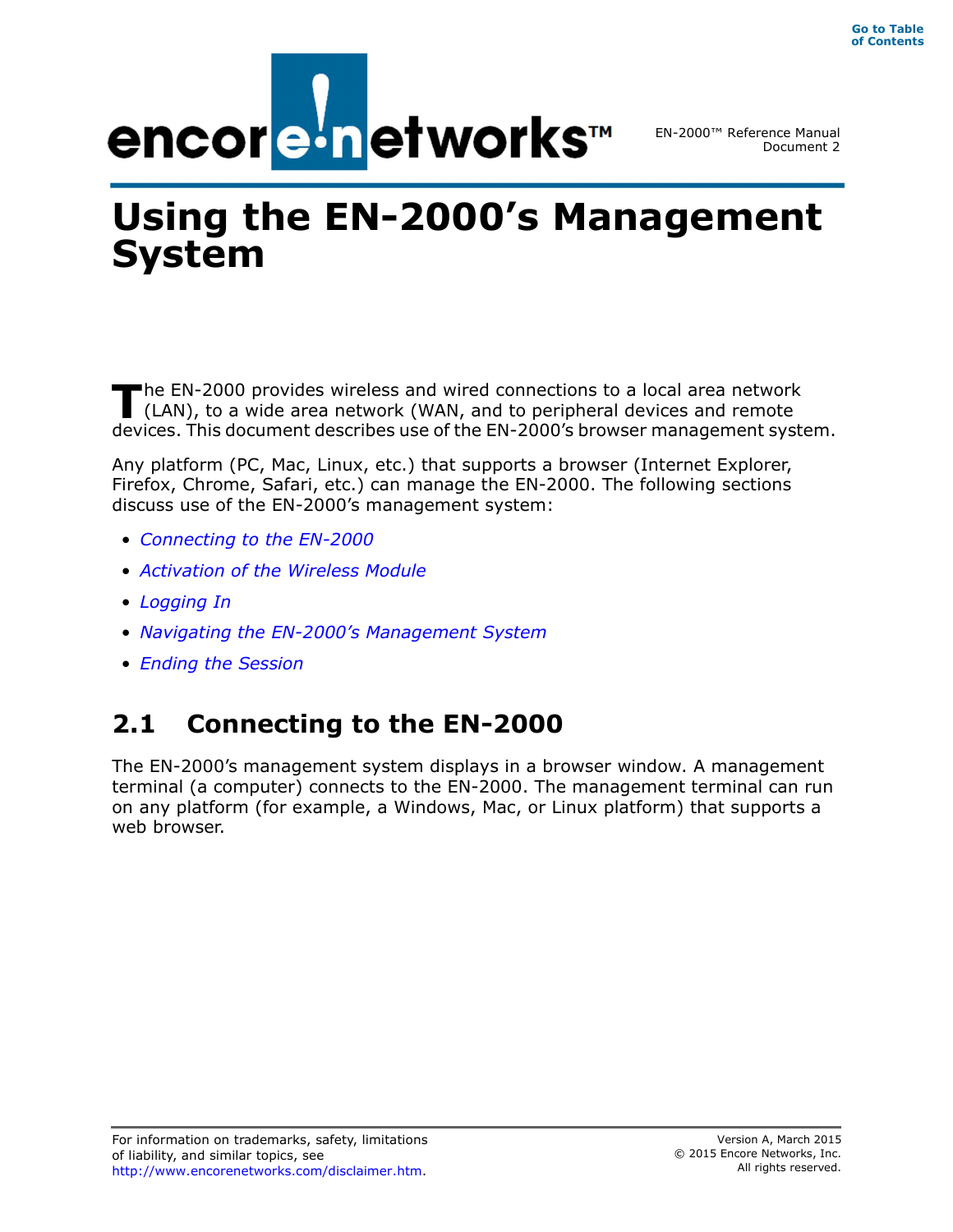

The LAN port on the EN-2000's front panel (Figure 2-1) is on a private network. The EN-2000 software includes a DHCP server that assigns an IP address to a device connected to its LAN port. A device connected to the LAN port sees the gateway address 192.168.10.1, representing the EN-2000.

The EN-2000's WAN port (also on the rear panel) is on a separate network from its LAN port. The EN-2000's WAN port is a DHCP client, by default.

#### **2.2 Activation of the Wireless Module**

When the EN-2000 is powered up, upon its initial attempt to connect to the Verizon LTE network, automatic over-the-air (OTA) activation does the following:

- registers the LTE cellular module's International Mobile Station Equipment Identity (IMEI) with the Verizon network
- registers the LTE cellular wireless module's subscriber identity module (SIM) ID with the Verizon network
- obtains the access point name (APN) from the Verizon LTE Authentication, Authorization, and Accounting (AAA) server

**Note:** This activity can take as long as 20 minutes.

No action is required by the end user.

### **2.3 Logging In**

- **1** Make sure you have a terminal available to manage the EN-2000, and make sure the terminal's power is on.
- **2** Connect the EN-2000 to its AC power adaptor, and plug the adaptor into an AC outlet.

**Note:** The AC power adaptor must be rated for 12 volts DC.

❖ The EN-2000 powers on.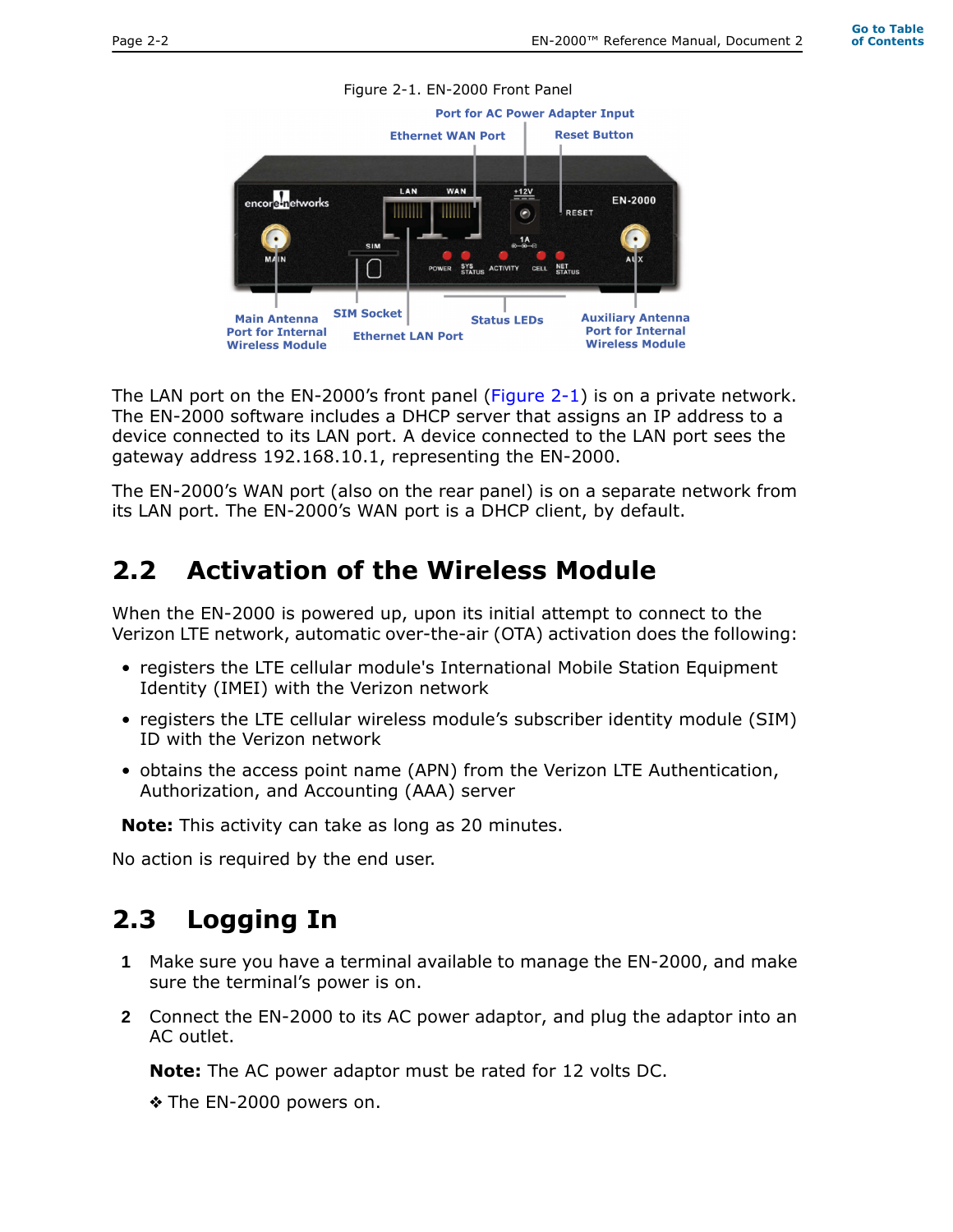**3** Use an Ethernet cable to connect your management terminal to the Ethernet LAN port on the EN-2000's rear panel.

❖ The LAN port assigns an IP address to your management terminal.

- **4** On the management terminal, open a web browser.
- **5** In the browser's address field, type the EN-2000's gateway IP address **192.168.10.1** (or, if you prefer, type **http://192.168.10.1**), and press the console's **Enter** key (Figure 2-2).

|  | Figure 2-2. Browser Address Field |  |
|--|-----------------------------------|--|
|  |                                   |  |

**Note:** If the browser asks whether the EN-2000 router (**192.168.10.1**) may set cookies, answer **Yes**, or **Yes for the Session**, or something similar.

- **Caution:** Do not block cookies for the EN-2000. Otherwise, you might not be able to manage the EN-2000. !<br>!
	- ❖ The browser navigates to the specified IP address and displays the EN-2000 Log-In Screen (Figure 2-3).

**Note:** The **Username** field might display the user name.

| <b>Authorization Required</b>            |  |
|------------------------------------------|--|
| Please enter your username and password. |  |
| Username<br>Password                     |  |
|                                          |  |
| Login<br>Reset                           |  |

Figure 2-3. EN-2000 Log-In Screen

**Caution:** The EN-2000 management system uses JavaScript in its browserbased display. A message to enable JavaScript (similar to the message in !<br>!

Figure 2-4) might display in your browser.

Figure 2-4. Message to Enable JavaScript

| JavaScript required!                                                                        |  |
|---------------------------------------------------------------------------------------------|--|
| You must enable JavaScript in your browser or the management system will not work properly. |  |

If you see the message in Figure 2-4, do the following:

- On the browser menu, open **Tools** or **Options** (or an equivalent menu item in your browser).
- In the browser's menu system, **Enable** JavaScript, and **Save** that setting.
- Right-click on the browser screen, and select **Refresh**, **Rewrite**, or **Reload** (or the equivalent for your browser).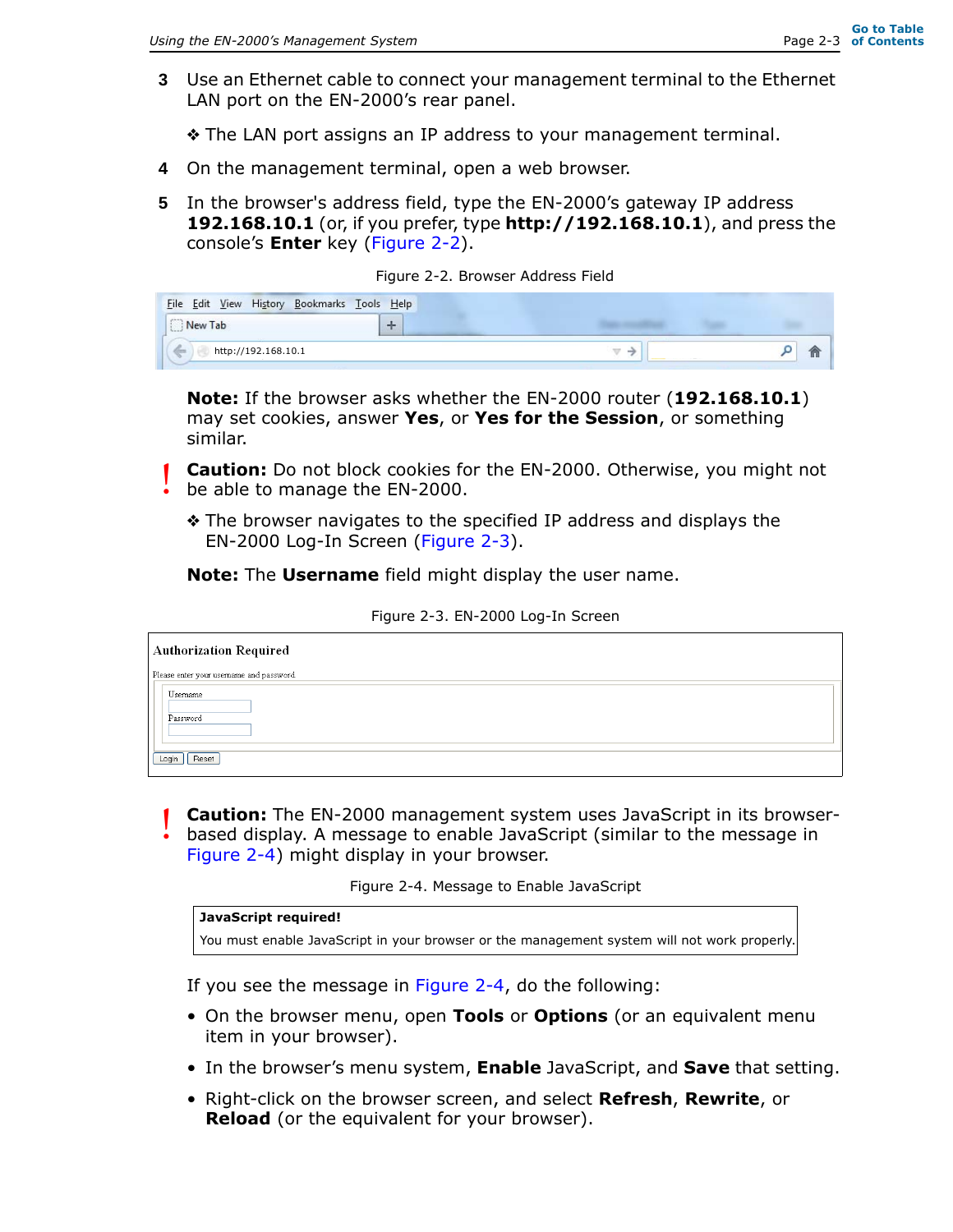- ❖ The EN-2000 Log-In Screen is redisplayed, without a message to enable JavaScript.
- **6** Type your user name and password in the appropriate fields of the EN-2000 Log-In Screen. Use the default log-in values:
	- The default user name is **admin**.
	- Its associated default password is **encore!1**.

**Note:** You may wish to change the password in the future. Check with your network administrator for all names and passwords.

- **7** Then press the console's **Enter** key or select the screen's **Login** button (below the Log-In fields).
	- ❖ The system accepts your log-in. Then the EN-2000 Status Overview Screen is displayed (Figure 2-5). This screen provides an overview of the EN-2000's status.

| System Network<br><b>Status</b>               | Quickstart<br>Logout |                                                      |                    |                            |  |
|-----------------------------------------------|----------------------|------------------------------------------------------|--------------------|----------------------------|--|
| Overview<br>Routes System Log Realtime Graphs |                      |                                                      |                    |                            |  |
| <b>Status</b>                                 |                      |                                                      |                    | Uptime: 3h 11m 5s          |  |
| <b>System</b>                                 |                      |                                                      |                    |                            |  |
| <b>Device Name</b>                            |                      | <b>EN2000</b>                                        |                    |                            |  |
| <b>Device Model</b>                           |                      | <b>EN 2000</b>                                       |                    |                            |  |
| <b>Firmware Version</b>                       |                      | 17229 01 10                                          |                    |                            |  |
| <b>Local Time</b>                             |                      | Mon Sep 22 23:36:56 2014                             |                    |                            |  |
| <b>Cellular Information</b>                   |                      |                                                      |                    |                            |  |
| <b>Cell Signal</b>                            |                      | $-125$ dBm                                           |                    |                            |  |
| IMEI                                          |                      | 359692051010438                                      |                    |                            |  |
| <b>SIMID</b>                                  |                      |                                                      |                    |                            |  |
| Network                                       |                      |                                                      |                    |                            |  |
| <b>Network</b>                                |                      | <b>Status</b>                                        |                    |                            |  |
|                                               |                      | Uptime: 0h 0m 0s                                     |                    |                            |  |
| <b>CELL</b>                                   |                      | MAC-Address: 94:B9:B4:09:B2:4A                       |                    |                            |  |
| Ŀ.                                            |                      | Protocol: dhcp                                       |                    |                            |  |
| eth <sub>2</sub>                              |                      | RX: 9.57 KB (184 Pkts.)<br>TX: 1.50 MB (3819 Pkts.)  |                    |                            |  |
|                                               |                      | <b>Uptime: 3h 10m 43s</b>                            |                    |                            |  |
| LAN                                           |                      | MAC-Address: 04:F0:21:11:86:44                       |                    |                            |  |
| Σ                                             |                      | <b>Protocol: static</b><br>RX: 5.56 MB (24617 Pkts.) |                    |                            |  |
| etho                                          |                      | TX: 34.78 MB (37421 Pkts.)                           |                    |                            |  |
|                                               |                      | IPv4: 192.168.10.1/24                                |                    |                            |  |
|                                               |                      | <b>Uptime: 3h 8m 23s</b>                             |                    |                            |  |
| <b>WAN</b>                                    |                      | MAC-Address: 04:F0:21:11:86:45<br>Protocol: dhcp     |                    |                            |  |
| Ł.                                            |                      | RX: 35.54 MB (49551 Pkts.)                           |                    |                            |  |
| eth <sub>1</sub>                              |                      | TX: 5.72 MB (34362 Pkts.)                            |                    |                            |  |
|                                               |                      | IPv4: 192.168.1.151/24                               |                    |                            |  |
| <b>DHCP Leases</b>                            |                      |                                                      |                    |                            |  |
| <b>Hostname</b>                               | <b>IPv4-Address</b>  |                                                      | <b>MAC-Address</b> | <b>Leasetime remaining</b> |  |
| HP-p6-2016                                    | 192.168.10.198       |                                                      | 38:60:77:82:55:1a  | 11h 28m 6s                 |  |

Figure 2-5. EN-2000 Status Overview Screen

**Note:** If the EN-2000's WAN port is connected to a network, you might see the WAN port's assigned IP address. (The WAN port is a DHCP client by default.) In Figure 2-5, the IP address assigned to the WAN port is 192.168.1.151.

On the EN-2000 management screens, the top row of tabs indicates the management areas.

◆ Status

◆ Logout

◆ System

◆ Quickstart

◆ Network

There is a second row of tabs under each management area. The second row provides detail for the selected management area. (The EN-2000 senses its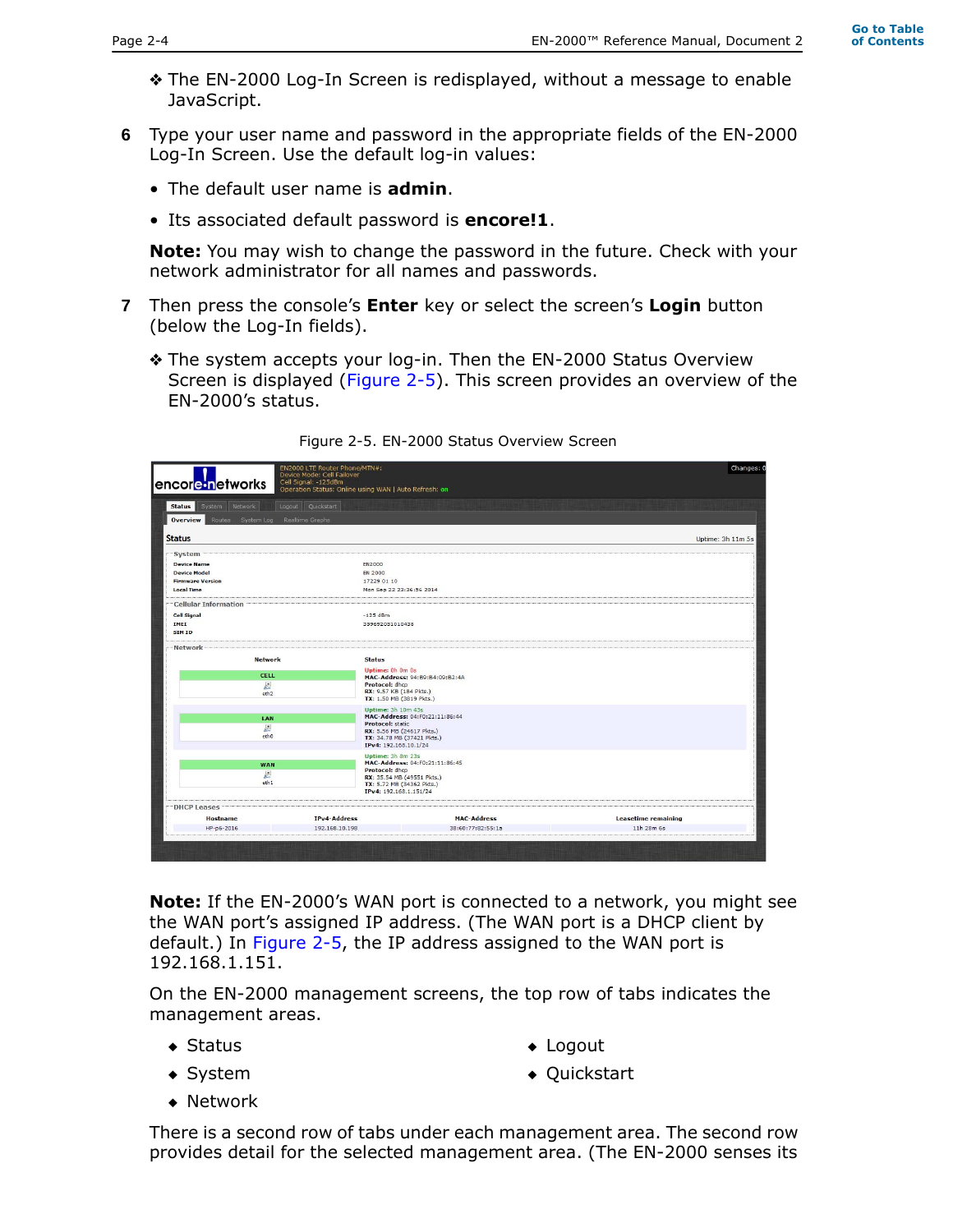hardware configuration and displays tabs to represent that configuration.) In Figure 2-5, the **Status** management area shows the following detail tabs:

◆ Overview

◆ System Log

◆ Routes

◆ Realtime Graphs

An **Auto Refresh** indicator (to the right of the Encore Networks logo) is displayed on several screens. You can select this indicator to turn automatic screen refreshment **on** or **off**.

- **8** Do the following:
- **a** To use the EN-2000, see *Navigating the EN-2000's Management System*.
- **b** To configure the EN-2000's parameters, see the document *Configuring the EN-2000 for its Network Functions*.
- **c** To review the EN-2000's settings and performance, see the document *Monitoring the EN-2000*.

#### **2.4 Navigating the EN-2000's Management System**

#### **2.4.1 Saving or Discarding Changes**

Buttons to **Reset**, **Save**, or **Save & Apply** are displayed in the lower righthand corner of EN-2000 configuration screens. You can use them as described below:

- Select the **Save & Apply** button to save changes that take effect immediately.
- Select the **Save** button to save changes that will take effect after the EN-2000 is rebooted.
- Select the **Reset** button to discard changes you have made but have not yet saved, and to see the screen with its values before you made those changes.

If you close the browser without saving changes in the configuration, the previous configuration is used when you reopen the EN-2000 management system in the browser.

#### **2.4.2 Restarting (Rebooting) the EN-2000**

There may be times when the EN-2000 needs to be restarted. We recommend using the menu system to restart the EN-2000, because that provides a controlled approach to restarting. Any processes that are running will be shut down properly before the router restarts.

- **Caution:** In general, do not manually restart the EN-2000 by disconnecting it from its power source and then reconnecting it to power. That method of rebooting might interrupt processes running on the EN-2000. !<br>!
- **1** To restart the EN-2000, select the **System** management area.
- **2** Then select the **Reboot** tab.
	- ❖ The System Reboot screen is displayed (Figure 2-6).